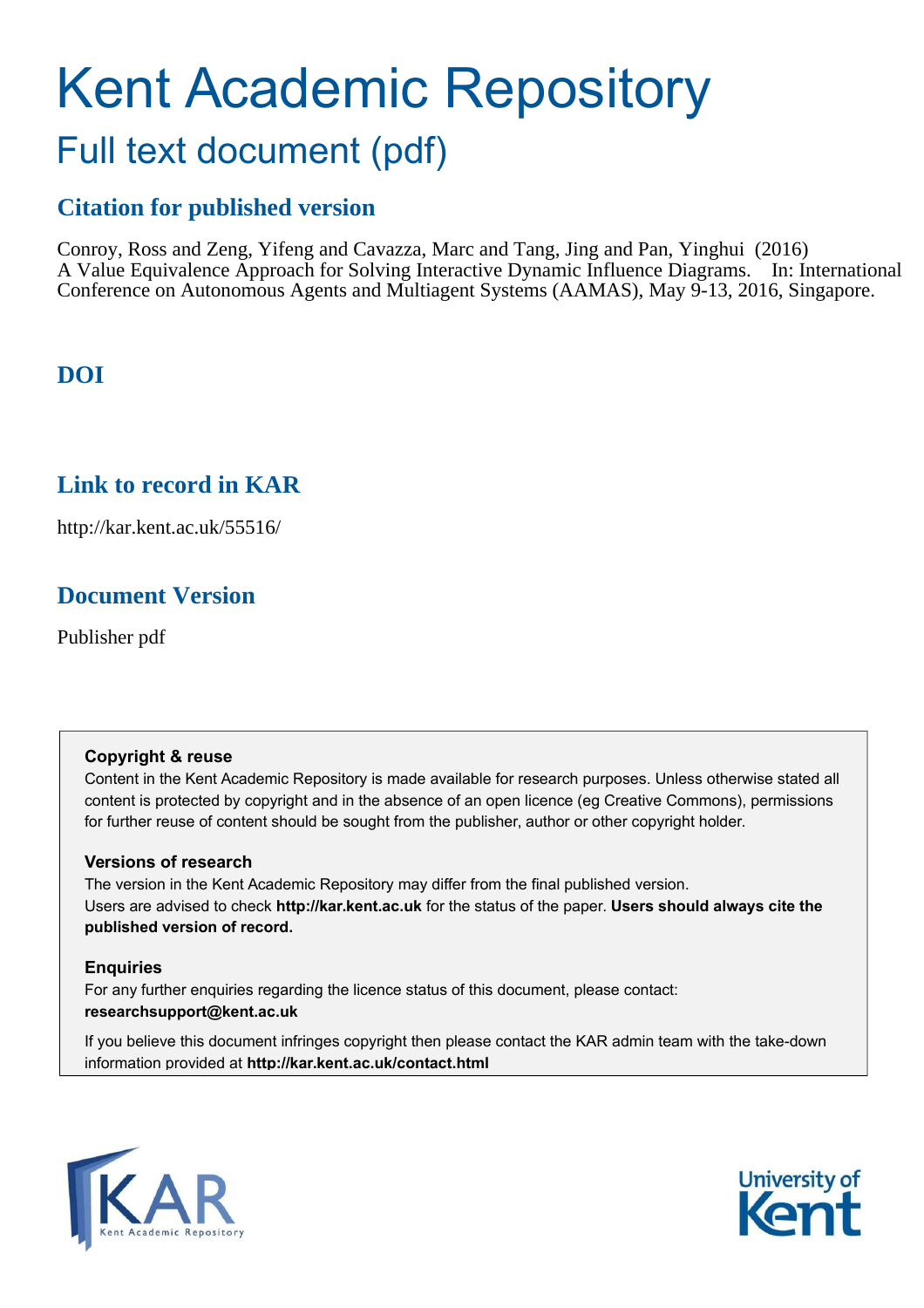# **A Value Equivalence Approach for Solving Interactive Dynamic Influence Diagrams**

Ross Conroy\*, Yifeng Zeng\*, Marc Cavazza\*\*, Jing Tang\*, Yinghui Pan\*\*\* \*Teesside University, Middlesbrough, UK {ross.conroy, y.zeng, x9019186}@tees.ac.uk \*\*University of Kent, Kent, UK m.o.cavazza@kent.ac.uk \*\*\*Jiangxi University of Finance and Economics, China panyinghui@jxufe.edu.cn

#### ABSTRACT

Interactive dynamic influence diagrams (I-DIDs) are recognized graphical models for sequential multiagent decision making under uncertainty. They represent the problem of how a subject agent acts in a common setting shared with other agents who may act in sophisticated ways. The difficulty in solving I-DIDs is mainly due to an exponentially growing space of candidate models ascribed to other agents over time. in order to minimize the model space, the previous I-DID techniques prune behaviorally equivalent models. In this paper, we challenge the minimal set of models and propose a value equivalence approach to further compress the model space. The new method reduces the space by additionally pruning behaviorally distinct models that result in the same expected value of the subject agent's optimal policy. To achieve this, we propose to learn the value from available data particularly in practical applications of real-time strategy games. We demonstrate the performance of the new technique in two problem domains.

#### Categories and Subject Descriptors

I.2.11 [Distributed Artificial Intelligence]: Multiagent systems

#### General Terms

Algorithms, Experimentation

#### Keywords

Influence Diagrams, Decision Making, Multiple Agents

#### 1. INTRODUCTION

Interactive dynamic influence diagrams (I-DIDs) [7, 24] provide a general framework for solving sequential multiagent decision making problems under uncertainty. Different from other frameworks, like Dec-POMDPs [19] and multiagent influence diagrams (MAIDs) [10], I-DIDs solve the problem from the perspective of individual agents and do not make a common belief assumption on modeling other agents. Hence I-DIDs become a more general decision model and can be employed to solve both cooperative and competitive multiagent decision problems. Recent research has found some practical applications of I-DIDs [12, 11, 4].

Appears in: *Proceedings of the 15th International Conference on Autonomous Agents and Multiagent Systems (AAMAS 2016), J. Thangarajah, K. Tuyls, C. Jonker, S. Marsella (eds.), May 9–13, 2016, Singapore.*

Copyright (C) 2016, International Foundation for Autonomous Agents and Multiagent Systems (www.ifaamas.org). All rights reserved.

Algorithms for solving I-DIDs need to compute a large number of candidate models of other agents that represent how the agents optimize their decisions in an uncertain environment. In addition, the I-DID solutions have to track the evolution of all the models as other agents observe, act and update their beliefs over time. Consequently, the computational complexity of solving I-DIDs is mainly due to the exponential growth in the number of models are ascribed to other agents.

Recognizing that only the predicted behavior of other agents matters to the decisions of the subject agents, existing I-DID solutions [24] reduce model space by retaining only those models that exhibit different behavior of other agents. For example, the exact algorithm, called discriminative model update (DMU) [6], clusters models that are *behaviorally equivalent* (BE) - whose behavioral predictions for the other agent are identical - and maintains one representative model from every cluster. Exploiting BE models has become a core technique for reducing the complexity of I-DID solutions. Continuous effort has focused on identifying BE models and resulted in a series of approximate I-DID algorithms [26]. Recently, Chen *et al.* [3] develop an online algorithm that limits the search in the model space by incrementally building the true models of other agents during the agents' interactions. Conroy *et al.* [4] learn behavior of other agents from interaction data and don't need to explicitly model decision making process for other agents. This line of work improves the BE-based I-DID solutions and facilitates the I-DID applications in practice. However, all the previous techniques still rest on the BE principle for reducing the model space of other agents. As a large amount of different behavior always exists for agents, the existing I-DID algorithms are not sufficiently capable to deal with complex decision making problems.

In this paper, we initiate a new approach on compressing model space of other agents in I-DIDs. The behavioral equivalence focuses only on the difference of other agents' behavior and postulates that the difference leads to distinction of the subject agent's decisions. However, it is still safe to assume that the difference of other agents' behavior may only matter if it affects the expected value of the subject agent's optimal policy for their interactions. In other words, what really matters to the subject agent is not the difference of other agents' behavior, but the difference of the received rewards. Inspired by this observation, we redefine the equivalence of other agents' models in terms of their impact on the subject agent's expected value. Models that generate the same expected value of the subject agent's optimal policy are value equivalence (VE) and can be grouped into one VE class. The new VE measurement in comparison to BE will further reduce the model space since distinct behavior of other agents may generate the same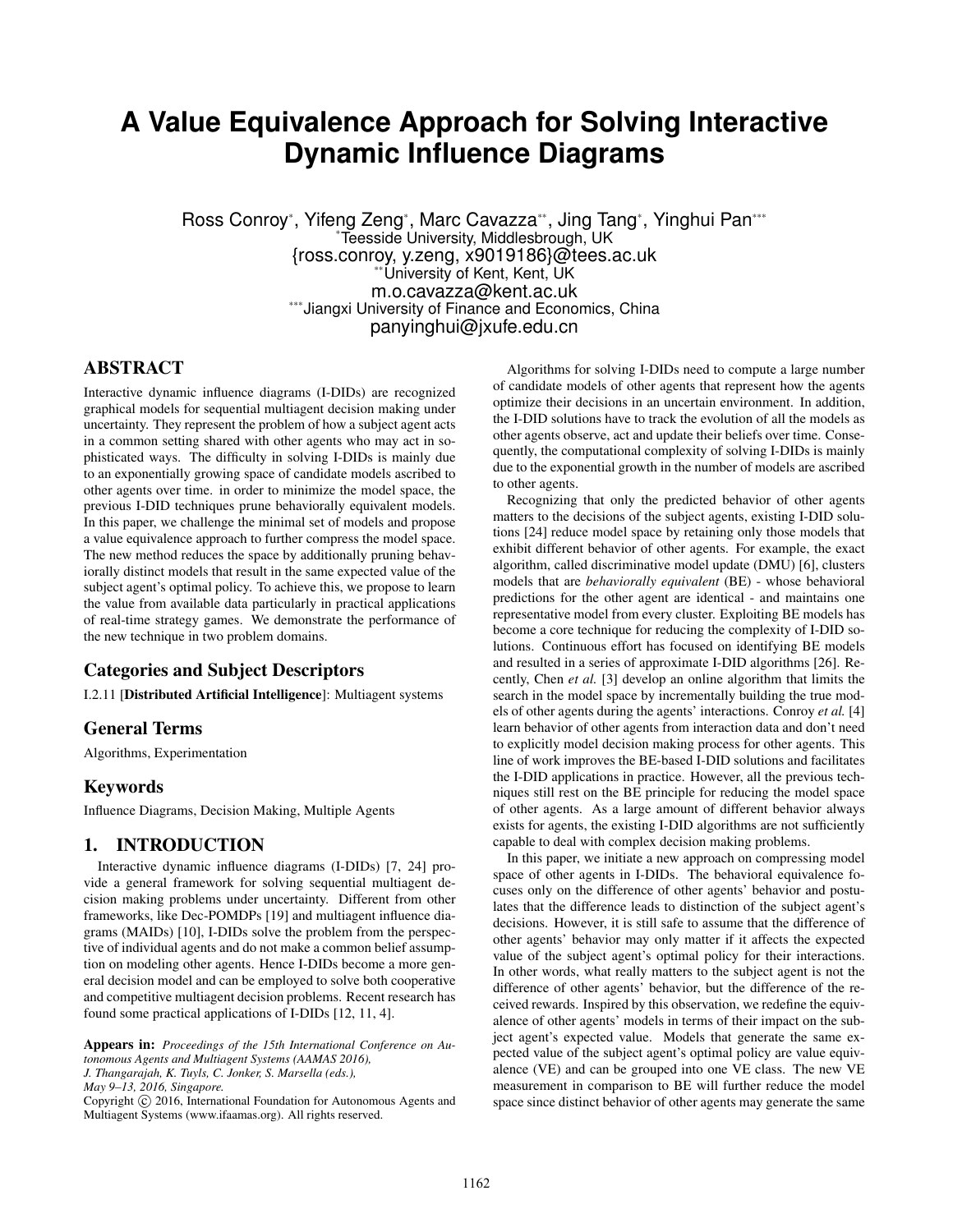expected values to the subject agent and will be clustered. In addition, VE has a direct link with the solution quality, which has been lacking in the previous I-DID techniques.

Without building a complete I-DID, it is not easy to compute expected values of the subject agent. We resort to agents' interaction history and learn the expected values for determining VE of models ascribed to other agents over time. This is particularly useful for applications where interaction data is widely available and will be incrementally added to over time. As demonstrated in recent I-DID applications in computer games [4], the continuously uploaded data that records gaming activities of computer-and-human players facilitates the learning task in the new VE approach. In this context, this paper makes the following contributions:

- We propose a new approach for solving I-DIDs. The VE technique reduces the model space of other agents by considering their behavioral impact on expected values of the subject agent. This provides more reduction than the previous I-DID solutions.
- We focus on learning expected values from agents' interaction data and develop approximate techniques for determining the model equivalence.
- We theoretically analyze computational savings of the new model compression technique compared to BE. Additionally we demonstrate the performance in a set of experiments and focus on practical applications of computer games.

We organize the paper as follows. We briefly review the I-DID framework as well as the BE concept in Section 2. We formulate the new approach of value equivalence and propose a learning technique for determining VE in Section 3. The computational savings and solution quality are theoretically analyzed in Section 4. We empirically analyze the method performance in a scalable UAV (unmanned aerial vehicle reconnaissance problem) simulation testbed and demonstrate applications in a real-time strategy game in Section 5. We discuss related work in Section 6 and conclude this paper with a discussion of the challenges and future work.

## 2. BACKGROUND: INTERACTIVE DYNAMIC INFLUENCE DIAGRAM

We start with a brief review on the framework of interactive dynamic influence diagrams (I-DIDs) with elaboration in the wellstudied multiagent tiger problem [8]. Subsequently, we describe the I-DID solutions based on behavioral equivalence (BE).

#### 2.1 Representation

I-DIDs represent sequential decision making problems for a subject agent who interacts with other agents in an uncertain environment. As other agents act simultaneously, which is not fully observable to the subject agent, I-DID models their predicted behavior by solving all possible models of other agents. Actions of both the agents impact the common environmental states  $S$  and rewards R. Fig. 1 shows a level  $l$  I-DID for the subject agent  $i$  who models other agent j in level  $l-1$ , where level refers to recursive reasoning between agents and agents in level 0 do not model the others. In addition to regular chance, decision and utility nodes in DID [20], a new type of node called the *model node*,  $M_{j,l-1}$ , models how other agent j makes its decisions simultaneously at level  $l - 1$ . More explicitly, it contains a set of  $j$ 's candidate models whose solutions give the predicted behavior  $A_i$ , which is represented by a *policy link* (the dashed line) connecting  $M_{i,l-1}$  and  $A_i$ . Each candidate model of agent j,  $m_{i,l-1}$ , could be either a level  $l - 1$  I-DID or a DID at level 0.

The I-DID modeling complexity arises with update of the model node (containing j's models) over time, as represented by the *model*



Figure 1: A generic two time-slice level  $l$  I-DID for agent  $i$  who optimises its decisions  $A_i$  given observations  $O_i$ .

*update link* (the dotted arrow from  $M_{j,l-1}^t$  to  $M_{j,l-1}^{t+1}$  in Fig. 1). As agent  $j$  acts and receives observations over time, the models are updated to reflect its changed beliefs. The updated models differ in the beliefs of  $j$ 's actions and observations. Since agent  $i$  needs to track the update of  $j$ 's models, the number of models grows in a new model node. The number of models in  $M_{j,l-1}^{t+1}$  is up to  $|\mathcal{M}_{j,l-1}^t||A_j||\Omega_j|$  where  $|\mathcal{M}_{j,l-1}^t|$  is the number of models at time step t, and  $|A_j|$  and  $|\Omega_j|$  are the largest spaces of actions and observations respectively.

We may replace the model nodes and model update links with regular chance nodes and dependency links in I-DID. Subsequently, I-DID becomes a regular DID and any DID technique can be used to solve the converted I-DID. Below we use a two-agent tiger problem to elaborate the I-DID framework.

Figure 2 shows a level 1 I-DID for agent  $i$  who considers two models of agent j,  $m_{j,0}^{t,1}$  and  $m_{j,0}^{t,2}$  , at level 0. The converted I-DID is a regular DID in which the chance node  $Mod[M_{j,0}]$  represents agent  $j$ 's possible models. The models differ in  $j$ 's beliefs about the tiger's location and solving the models obtains optimal decisions for agent  $j$ . As indicated by the conditional probability table (CPT) in Fig. 4, agent j's optimal decisions are  $OL$  and  $L$  respectively when the two models are solved at level 0. The optimal decisions are mapped into the predicted actions in the chance node  $A_j^t$ .



Figure 2: A converted level 1 I-DID for agent  $i$  in the tiger problem.

We show the update of  $m_{j,0}^{t,1}$  and  $m_{j,0}^{t,2}$  in Fig. 3. As agent j may receive one of two observations (either  $GL$  or  $GR$ ), four new models are generated in the model node  $M_{j,0}^{t+1}$ .

We show the CPT of  $Mod[M_{j,0}^{t+1}]$  in Fig. 4. For example, the first row of the CPT shows that  $m_{j,0}^{t,1}$  is updated into the model  $m_{j,0}^{t+1,1}$  when agent j takes the action OL at time t and observes  $GL$  at  $t + 1$ . As neither OR nor L is the optimal decision for  $m_{j,0}^{t,1}$ , we assign a uniform distribution to indicate that  $m_{j,0}^{t,1}$  does not transform into any of the new models for these actions.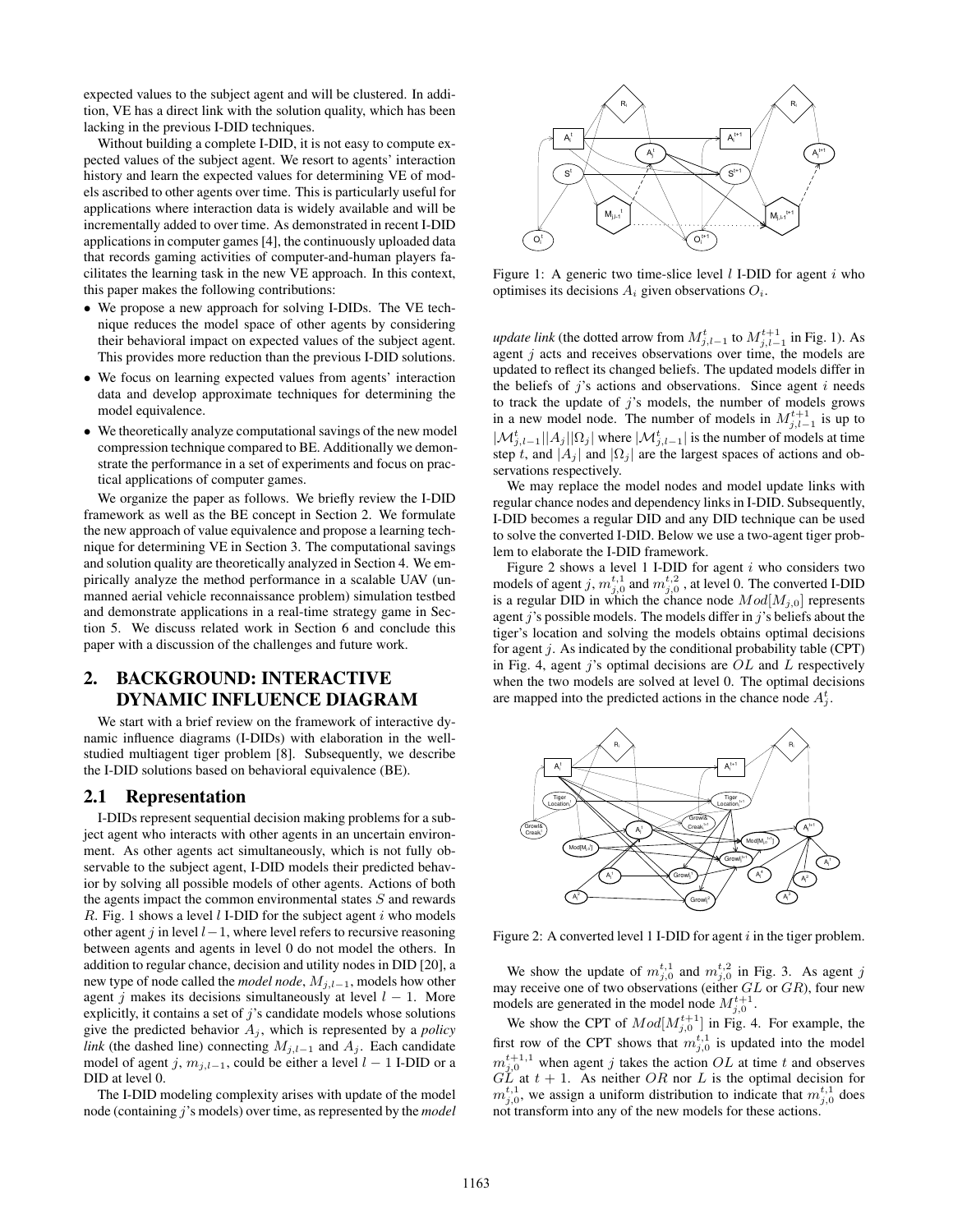

Figure 3: Details of the model update link where two models are expanded into four models in  $M_{j,0}^{t+1}$ .



 $\mathsf{CPT}$  of Mod[M $_{\mathsf{j},0}$ t+1]

Figure 4: The CPTs of the chance nodes  $A_j^t$  and  $Mod[M_{j,0}^{t+1}]$ .

#### 2.2 Solutions and Behavioral Equivalence

We present the exact I-DID algorithm in Fig. 5. We first transform an I-DID into a regular DID by expanding  $\dot{\gamma}$ 's models at level  $l - 1$  (lines 2-15) and then solve the converted DID (lines 16-18). Lines 4-5 solve  $j$ 's models to instantiate the policy link. Line 6 invokes techniques for compression of the model space based on *behavioral equivalence* [18], **PruneBehavioralEq** ( $\mathcal{M}_{i,l-1}$ ), and returns representative models of  $j$ . Lines 7-15 implement the model update link in the I-DID. Finally, lines 17-18 solve the transformed I-DID using standard DID algorithms.

Previous I-DID techniques focus on implementing BE in either exact or approximate ways. Formally we define behavioral equivalence of agent *j*'s models below.

DEFINITION 1 (BEHAVIORAL EQUIVALENCE). *Two models,*  $m_j$  *and*  $\hat{m}_j$ , *of agent j, are behaviorally equivalent if*  $\mathsf{OPT}(m_j)$  =  $OPT(\hat{m}_i)$ , where  $OPT(\cdot)$  denotes the solution of the model.

A model solution is the agent's policy and is generally represented by a policy tree. A depth- $T$  policy tree contains a set of policy paths,  $\mathcal{T}_j^T = \bigcup h_j^T$  where the policy path,  $h_j^T$ , is an action-observation sequence over T planning horizons. We let  $h_j^T = \{a_j^t, o_j^{t+1}\}_{t=0}^{T-1}$ , where  $o_j^T$  is null with no observations following the final action. Notice that a policy tree can either be built by solving an agent's model or be learned from the available data that describes the agent's behavior [4].

Thus, BE models are those whose behavioral predictions for agent  $j$  are identical. After compressing the BE models, the procedure PruneBehavioralEq ( $\mathcal{M}_{j,l-1}$ ) returns a set of representative models that are behaviorally distinct. The set of behaviorally distinct models, denoted by  $\hat{\mathcal{M}}_{j,l-1}^{BE}$ , are considered as the minimal set of agent  $j$ 's behavior [24]. In this paper, we aim to further compress the model space by merging behaviorally distinct models.

|                  | <b>I-DID EXACT</b> (level $l \geq 1$ I-DID or level 0 DID, horizon T)                                                                  |  |  |  |  |
|------------------|----------------------------------------------------------------------------------------------------------------------------------------|--|--|--|--|
|                  | <b>Expansion Phase</b>                                                                                                                 |  |  |  |  |
|                  | 1. For t from 0 to $T-1$ do                                                                                                            |  |  |  |  |
| 2.               | If $l > 1$ then                                                                                                                        |  |  |  |  |
|                  | Populate $M^{t+1}_{j,l-1}$<br>For each $m^t_j$ in $\mathcal{M}^t_{j,l-1}$ do                                                           |  |  |  |  |
| 3.               |                                                                                                                                        |  |  |  |  |
| 4.               | Recursively call algorithm with the $l - 1$ I-DID                                                                                      |  |  |  |  |
|                  | (or DID) that represents $m_i^t$ and horizon, $T - t$                                                                                  |  |  |  |  |
| 5.               | Map the decision node of the solved I-DID (or DID),                                                                                    |  |  |  |  |
|                  | $OPT(m_j^t)$ , to the corresponding chance node $A_j$                                                                                  |  |  |  |  |
| 6.               | $\mathcal{M}_{j,l-1}^t \leftarrow \textbf{PruneBehavioralEq}(\mathcal{M}_{j,l-1}^t)$<br>For each $m_j^t$ in $\mathcal{M}_{j,l-1}^t$ do |  |  |  |  |
| 7.               |                                                                                                                                        |  |  |  |  |
| 8.               | For each $a_j$ in $OPT(m_j^t)$ do                                                                                                      |  |  |  |  |
| 9.               | For each $o_j$ in $O_j$ (part of $m_j^t$ ) do                                                                                          |  |  |  |  |
| 10.              | Update j's belief, $b_j^{t+1} \leftarrow SE(b_j^t, a_j, o_j)$                                                                          |  |  |  |  |
| 11.              | $m_j^{t+1} \leftarrow$ New I-DID (or DID) with $b_j^{t+1}$                                                                             |  |  |  |  |
| 12.              | $\mathcal{M}_{i,l-1}^{t+1} \overset{\cup}{\leftarrow} \{m_j^{t+1}\}\$                                                                  |  |  |  |  |
| 13.              | Add the model node, $M_{i,l-1}^{t+1}$ , and the model update link                                                                      |  |  |  |  |
| 14.              | Add the chance, decision, and utility nodes for $t + 1$ time                                                                           |  |  |  |  |
|                  | slice and the dependency links between them                                                                                            |  |  |  |  |
| 15.              | Establish the conditional probability tables (CPTs) for each                                                                           |  |  |  |  |
|                  | chance and utility node                                                                                                                |  |  |  |  |
|                  | <b>Solution Phase</b>                                                                                                                  |  |  |  |  |
|                  | 16. If $l \geq 1$ then                                                                                                                 |  |  |  |  |
| 17.              | Represent the model nodes, policy links and the model                                                                                  |  |  |  |  |
|                  | update links to obtain the DID                                                                                                         |  |  |  |  |
|                  | 18. Apply the standard look-ahead and backup method to solve                                                                           |  |  |  |  |
| the expanded DID |                                                                                                                                        |  |  |  |  |

Figure 5: Algorithm for exactly solving a level  $l > 1$  I-DID or level 0 DID expanded over  $T$  time steps.

### 3. VALUE EQUIVALENCE APPROACH AND IMPLEMENTATION

Due to the uncertainty of agent  $i$ 's models, I-DID algorithms are challenged by the exponential growth in the number of the models over time. BE literally compares solutions of  $j$ 's models and maintains only the behaviorally distinct models that may become a sufficient coverage of  $j$ 's behavior.

As different behavior of agent  $j$  may have the same impact on the subject agent's decisions, grouping behaviorally distinct models may further reduce the model space without compromising the I-DID solution quality. We utilize this insight toward developing a new technique on examining the model equivalence in the I-DIDs.

#### 3.1 Value Equivalence

We assume that models of agent  $j$  have identical frames and differ only in their beliefs in I-DID. Our aim is to identify models that are *value equivalence* (VE) from the perspective of the subject agent i.

The expected value of level  $l$  agent  $i$ 's optimal policy given by the I-DID for  $T$  time steps is computed in Eq. 1.

$$
V^{T}(m_{i,l}) = \rho(b_{i,l}, a_{i}^{*}) + \sum_{o_{i}} Pr(o_{i}|b_{i,l}, a_{i}^{*}) V^{T-1}(m'_{i,l}) \quad (1)
$$

where 
$$
\rho(b_{i,l}, a_i^*) = \sum_{s,m_{j,l-1}} b_{i,l}(s, m_{j,l-1}) \sum_{a_j} R_i(s, a_i^*, a_j)
$$

 $\times Pr(a_j|m_{j,l-1})$ . Here,  $b_{i,l}(s, m_{j,l-1})$  is the agent i's belief over the physical states and possible models of j at level  $l - 1$ ,  $a_i^*$  is i's optimal action and  $m'_{i,l}$  is the updated model of agent i containing the updated belief at the next time step.

Let  $m_{j,l-1}, \hat{m}_{j,l-1} \in \mathcal{M}_{j,l-1}$  be two candidate models of agent j at level  $l - 1$ , and  $\overline{\mathcal{M}}_{j,l-1}$  be the set of j's candidate models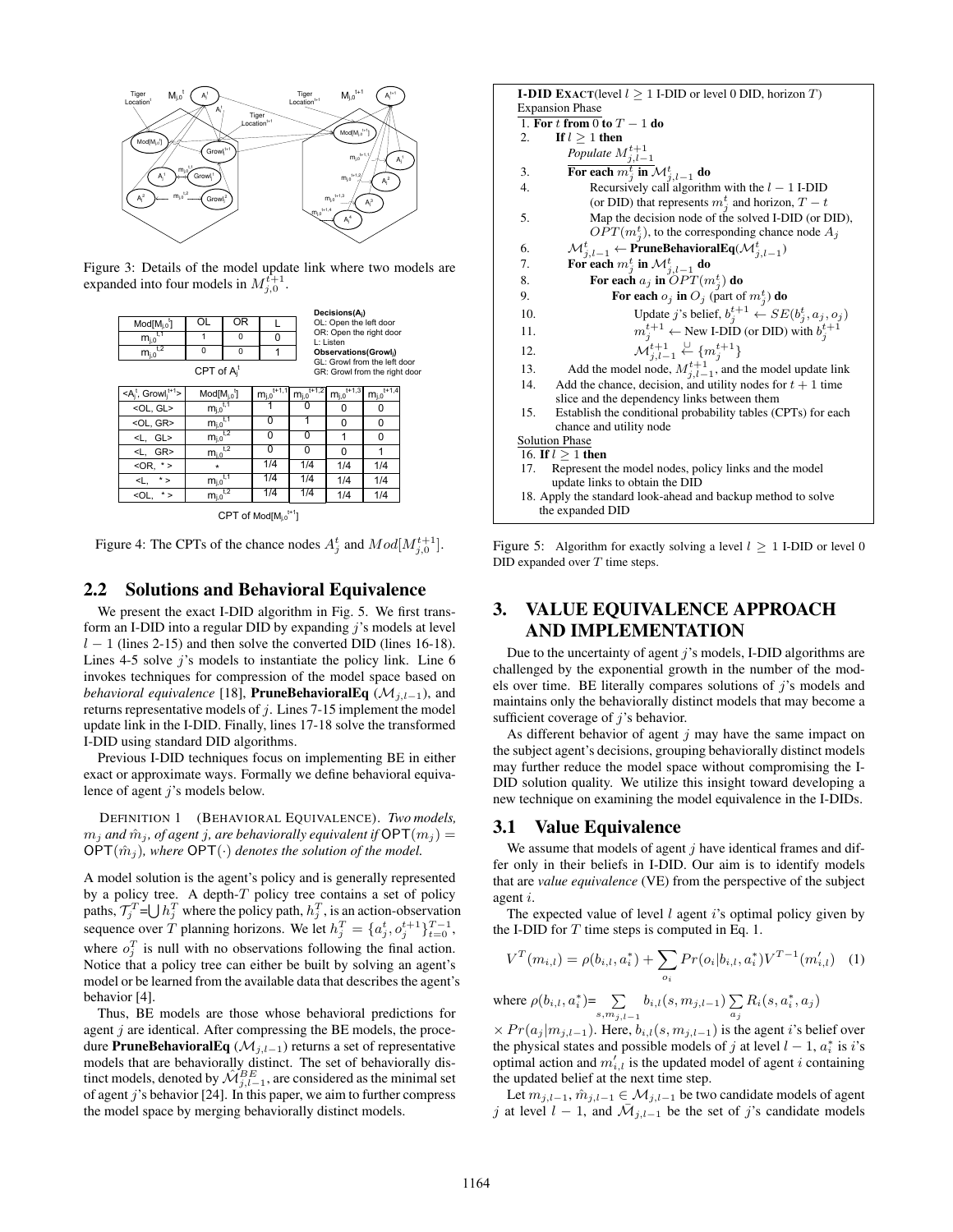



(c) Agent i's policy given by the I-DID

Figure 6: Agent *i* has the same expected value of the optimal policy (c) for different j's models:  $m_j^0(a)$  and  $m_j^1(b)$ .

excluding  $m_{j,l-1}$  and  $\hat{m}_{j,l-1}$ ,

e.g.  $\overline{\mathcal{M}}_{j,l-1} = \mathcal{M}_{j,l-1}/(m_{j,l-1}, \hat{m}_{j,l-1})$ . The two models are value equivalence if enclosing either of them in the I-DID will result in the same expected value for agent *i*. Let  $V^T(m_{i,l}|m_{j,l-1})$  (or  $V^T(m_{i,l}|\hat{m}_{j,l-1})$ ) be *i*'s expected value when the model  $m_{j,l-1}$  (or  $\hat{m}_{j,l-1}$ , together with other models  $\bar{\mathcal{M}}_{j,l-1}$ , are included in the I-DID and are subsequently expanded over  $T$  time steps. Formally we define the value equivalence (VE) of two models below.

DEFINITION 2 (VALUE EQUIVALENCE). *Two models of agent* j,  $m_{j,l-1}$  and  $\hat{m}_{j,l-1}$ , are value equivalence if  $V^T(m_{i,l}|m_{j,l-1})$  =  $V^T(m_{i,l} | \hat{m}_{j,l-1})$  , where  $V^T(m_{i,l} | m_{j,l-1})$  and  $V^T(m_{i,l} | \hat{m}_{j,l-1})$ *are as defined above.*

In other words, VE models are those that induce identical expected values for agent  $i$  when the I-DID is expanded using any of the models. Thus, the VE models do not enforce the behavioral equivalence of the models. We elaborate it below.

EXAMPLE 1. *Assume that three* j*'s models are expanded in an I-DID of three time steps in the two-agent tiger problem. Fig. 6*(a) *and* (b) *show the policy trees for two models with different initial beliefs. The models are not behaviorally equivalent since they have different actions except those at* t*=1. As shown in the table, agent* j*'s behaviors from different models induce different probabilities*  $(Pr(h_i))$  over agent *i*'s action-observation sequences every *one of which is a policy branch in the tree. However, each of which generate the same expected value of agent* i*'s optimal policy given by the I-DID, which is the sum of the expected values for all pol* $icy$  paths  $(EV(h_i))$ . Thus, the two models are VE. For the case of *I-DIDs with 5 planning horizons, using VE can reduce more than half of behaviorally distinct models of agent* j*.*

Given the set of agent j's candidate models,  $\mathcal{M}_{j,l-1}$ , we can group the models that are confirmed to be VE, and then pick a representative model while pruning others from the group. The representative models from the different groups are value difference and partition the entire model space of agent  $j$ . Immediately we may introduce an approximate version of VE in Definition 3. A larger value of  $\epsilon$  groups more value difference models thereby resulting in less model space of agent j.

DEFINITION 3 ( $\epsilon$ -VE). *Two models of agent j,*  $m_{j,l-1}$  *and*  $m_{j,l-1}$ , are  $\epsilon$ -VE if  $|V^T(m_{i,l}|m_{j,l-1}) - V^T(m_{i,l}|\hat{m}_{j,l-1})|$  ≤  $\epsilon$ *.* 

Similarly to the BE approaches, the procedure PruneBehavioralEq ( $\mathcal{M}_{i,l-1}$ ) can be replaced with the one using VE to prune the models in the model node. Recall that agent  $i$  assigns some probability mass to each model in the model node  $(Mod[M_j^t])$ . When the VE models are pruned, we transfer over from the probability mass over the pruned models to the representative models that are retained in the model node. This avoids introducing errors in the I-DID solution quality due to the loss of probability mass over j's candidate models.

#### 3.2 Value Computation

To determine VE of agent  $j$ 's models, we need to compute the expected value of agent i's optimal policy given by the I-DID that will be constructed with the expansion of all  $j$ 's models. This seems to be a paradox since we need to first prune the VE models and then expand the I-DID accordingly. A potential method that interleaves VE determination with a partial I-DID expansion could be developed, which will be discussed in Section 7.

In this paper, we focus on learning VE from available domain data. This is partially motivated by the I-DID practical applications in a real-time strategy game (RTS) where game replay data is continuously supplied by the growing gamer community [4]. Without explicitly building decision making models for agents, we can learn their policies/behaviors from the data. We compute VE from input data instead of candidate models, because computing VE from candidate models would require all such models to be solved as part of the I-DID expansion. I-DID expansion can be time consuming especially for larger time horizons, sometimes impossible due to computational and memory limitations. Computing VE from data avoids this computational complexity allowing for a reduced candidate set of models to be created without I-DID expansion. We will present the VE learning technique in the computer game context, which is also applicable in the setting where agents' interaction data is available.

#### *3.2.1 Value of the Learned Policy*

In the context of RTS games, we build an I-DID from the perspective of a non-player character (NPC, or one human-player, denoted by agent i) that models human-players (agent j) at a low level. The NPC aims to optimize its policy upon predicting behavior of human-players. Since it is rather difficult to explicitly model the decision making process of human-players through specific decision models, like IDs or DIDs, we learn their behavior from replay data. Each type of behavior is corresponding to one possible model of human-players. By doing this, we don't need to build the descriptive models of human-players and then solve the models to obtain their behavior. As different types of human-players exist in the game community, the learned behaviors could be many and the I-DID for the NPC cannot include all types of the behavior. We will reduce the behavioral space directly through the VE approach. In a popular RTS game, namely *StarCraft* <sup>1</sup> , we elaborate the computation of the expected value of agent  $i$  in the VE approach.

Table 1 shows a portion of replay data publicly available in *Star-Craft*. The data records the game time-stamp, unit identifier and type, units' rewards in the current game state and so on. The units

<sup>1</sup>http://eu.blizzard.com/en-gb/games/sc/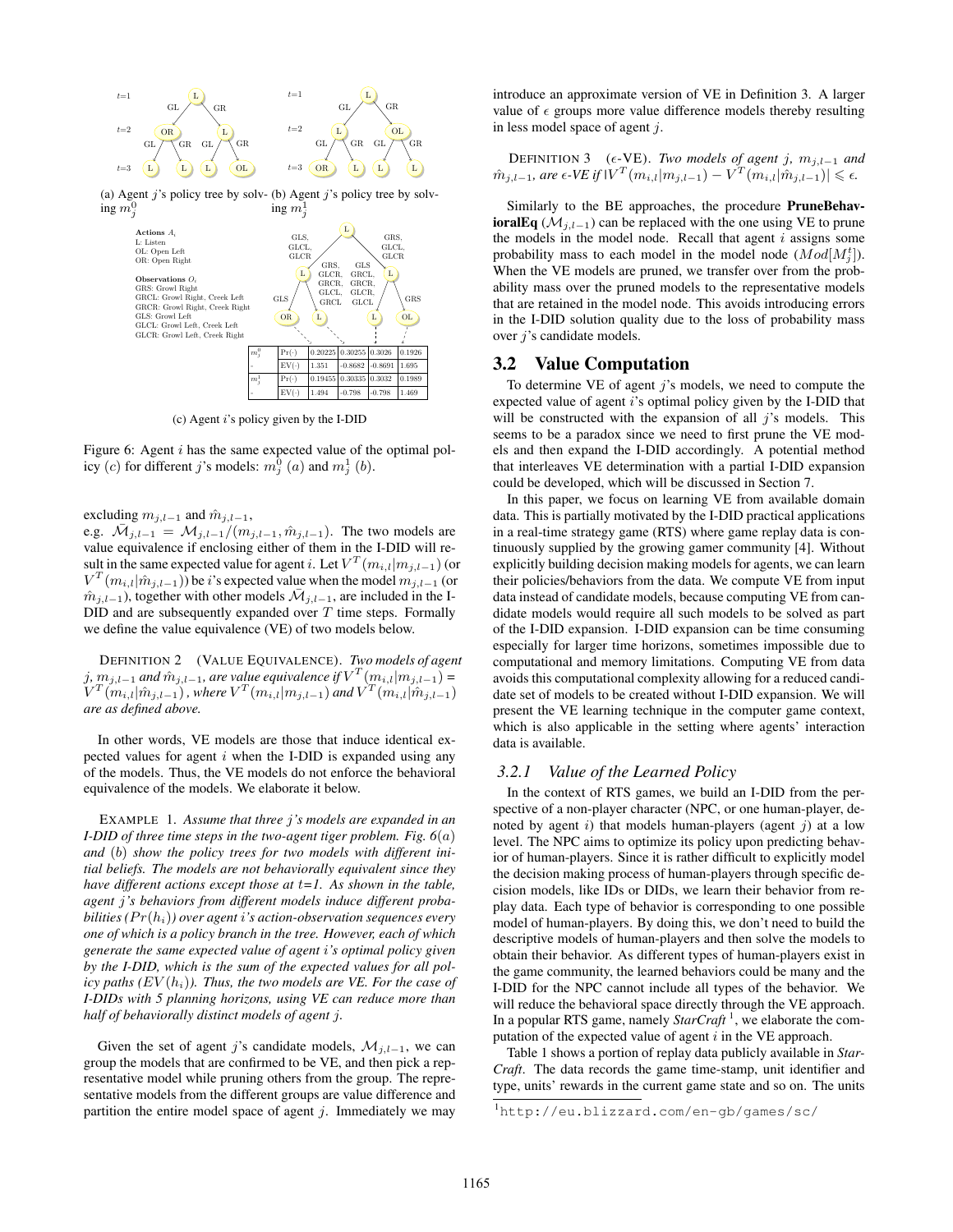| Time Unit ID | Type               | $\dddotsc$ | Obs.          | Action           | Util |
|--------------|--------------------|------------|---------------|------------------|------|
| 216<br>212   | Goliath<br>Goliath |            | $\mathcal{R}$ | escape<br>escape | 0    |
| 216          | Goliath            | $\cdots$   |               | attack           |      |

Table 1: Sample of *StarCraft* replay data recording activities of various units during the gameplay.

are controlled by either the NPC or human-players. As presented in [4], the behavior of each unit over  $T$  time steps can be built as a policy tree in which the probability of each policy path is calculated accordingly. The probability is computed as the occurring frequency of an action-observation sequence in the interaction activities.

Let  $Pr(h_i^T)$  be the probability of a policy path in the tree, and  $U(h_i^T)$  be the rewards that are gathered by the agent executing the action-observation sequence. We can compute  $U(h_i^T)$  by summing immediate rewards received by the agent over the entire planning horizon. Subsequently, we can calculate the expected value of agent *i*'s policy as follows.

$$
V^T(\mathcal{T}_i) = \sum_{h_i^T \in \mathcal{T}_i} Pr(h_i^T) U(h_i^T)
$$
 (2)

Given sufficient interaction data, the learned behavior becomes the optimal policy of agents. The expected value of the learned behavior can be counted as the expected value as it is computed by solving its corresponding model, e.g.,  $V^T(m_{i,l}) = V^T(\mathcal{T}_i)$ . Without differentiating whether the policy is obtained by either solving the agent's models or learning the behavior from the data, we denote the expected value as  $V^{\bar{T}}(m_{i,l} \sim \mathcal{T}_i)$ .

As shown in [4], we can still learn the agent's policy from limited data that is sufficiently good to be used in the I-DIDs. With the increasing set of interaction data, the learned policy approaches the optimal policy for agents. The quality of the I-DID solutions can be bounded with a probabilistic guarantee, which may in turn ensure the quality of the VE determination.

#### *3.2.2 Implementation*

We build a level *l* I-DID,  $m_{i,l}$ , for an NPC (agent *i*) where the variables (including states, observations, actions and rewards) are retrieved from the data and follow gaming knowledge. Since the set of variables are obtained by following a unique type of unit, we can learn the agent i's policy,  $\mathcal{T}_i$ , from the replay data. As the policy is interleaving with various types of human-players (agent  $j$ ), we compute its expected value for each type of  $j$ 's behavior, e.g.,  $V^T(m_{i,l} \sim \mathcal{T}_i | \mathcal{T}_{j,l-1})$ . Consequently, we can obtain a set of the expected values,  $\{V^T(m_{i,l} \sim \overline{\mathcal{T}}_i | \mathcal{T}_{j,l-1}^1), \cdots, V^T(m_{i,l} \sim \overline{\mathcal{T}}_i\})$  $\mathcal{T}_i| \mathcal{T}_{j,l-1}^n$ , each of which quantifies the impact of one type of human-players' behavior on the NPC's policy. By comparing the expected values, we can identify VE of human-players' behavior and prune the behavioral space. The reduced set of agent  $j$ 's behavior is used to expand the I-DID  $m_{i,l}$ , as developed in the expansion phase of the I-DID algorithm in Fig. 5.

#### 4. SAVINGS AND SOLUTION QUALITY

As with the previous I-DID techniques, the primary complexity of solving I-DIDs is due to the exponentially growing number of  $j$ 's models over time. At time step t, there could be  $|\mathcal{M}_{j,l-1}^0|(|A_j||\Omega_j|)^t$ many models of the other agent j, where  $|\mathcal{M}_{j,l-1}^0|$  is the number

of models considered initially. The previous BE methods have reduced the model set into the minimal set,  $\hat{\mathcal{M}}_{j,l-1}^{BE}$ , that is much smaller than  $\mathcal{M}_{j,l-1}^0$ . Since VE further clusters behaviorally distinct models, it results in less model space. Let  $\hat{\mathcal{M}}_{j,l-1}^{VE}$  be the largest set of value difference models. Then, the following proposition holds.

**PROPOSITION 1** (CARDINALITY). *The set*  $\hat{\mathcal{M}}_{j,l-1}^{VE}$  resulting *from the VE approach is not larger than the behaviorally distinct* set  $\hat{\mathcal{M}}_{j,l-1}^{BE}$  from the BE approach.

PROOF. BE requires that models have the same optimal actions given observations for each time step. As indicated in the value computation in Eq. 2, the BE models will result in the same expected value. Thus, the BE models naturally become the VE models. Meanwhile, as discussed previously, the behavioral difference could be mediated by the receiving rewards of agent  $i$  in the value computation. Thus, the behaviroally distinct models may result in the same expected value and are further classified as VE models. The VE approach may filter out more models than BE does.  $\Box$ 

The BE techniques fail to measure the quality of I-DID solutions, which are agent i's policy given by the I-DID, since BE literally compares  $j$ 's policies that have no direct links with  $i$ 's policy. In contrast, the VE approach conducts the model reduction by comparing the model influence on the expected value of i's policy. Hence the method can directly bound solution errors if approximation is introduced in the VE determination. Let  $\hat{V}^T(m_{i,l})$  be expected value of i's optimal policy given by the I-DID in which the model  $m_{j,l-1}$  is replaced with the representative VE model. Evidently, according to Def. 3, the  $\epsilon$ -VE approach bounds the I-DID solution error not larger than  $\epsilon$ . Thus, Proposition 2 holds.

Proposition 2 (Quality).  $|V^T(m_{i,l}) - \hat{V}^T(m_{i,l})| \leqslant \epsilon$ 

#### 5. EXPERIMENTAL RESULTS

We implemented the VE approach by learning the expected values from the data. The implementation replaces the procedure **PruneBehavioralEq** ( $\mathcal{M}_{j,l-1}$ ) in Fig. 5 to prune agent j's models in the I-DID. Meanwhile, we implemented the  $\epsilon$ -VE method for the comparison purpose. We compare the variants of the VE approach to the exact BE technique (DMU) [6] and report their performance in two problem domains. The first domain is the multi-unmanned aerial vehicle reconnaissance problem (UAV), which is the largest problem setting so far used in the recent I-DID development [24]; while the second one is the RTS game of *StarCraft* in the I-DID practical applications. We show that,  $(a)$  in comparison to DMU, the VE approach further reduces the model space of other agents in the I-DID and achieves better scalability;  $(b)$  the quality of solutions provided by the VE methods improves upon more available data;  $(c)$  the VE technique can be effectively adapted in an online I-DID solution and outperforms the recently developed online I-DID solution [3].

#### 5.1 UAV Problem Domain

We assume that the UAV scenario is played out in a  $5 \times 5$  grid of sectors (|S|=81,  $|A_i|=|A_j|=5$ ,  $|\Omega_i|=|\Omega_j|=5$ ), as illustrated in Fig. 7. We build the level 1 I-DID for UAV  $I$  modelling  $J$  using level 0 DIDs. We consider 20 models of UAV J that differ in the beliefs on its initial position in the grid.

We solve the I-DID using the DMU approach and obtain the optimal policy for UAV I. To generate the data for the VE approach, we let UAV  $I$  play with  $J$  for  $N$  times in which a model of  $J$  is randomly picked in the interaction. Given the data of  $N$  plays, we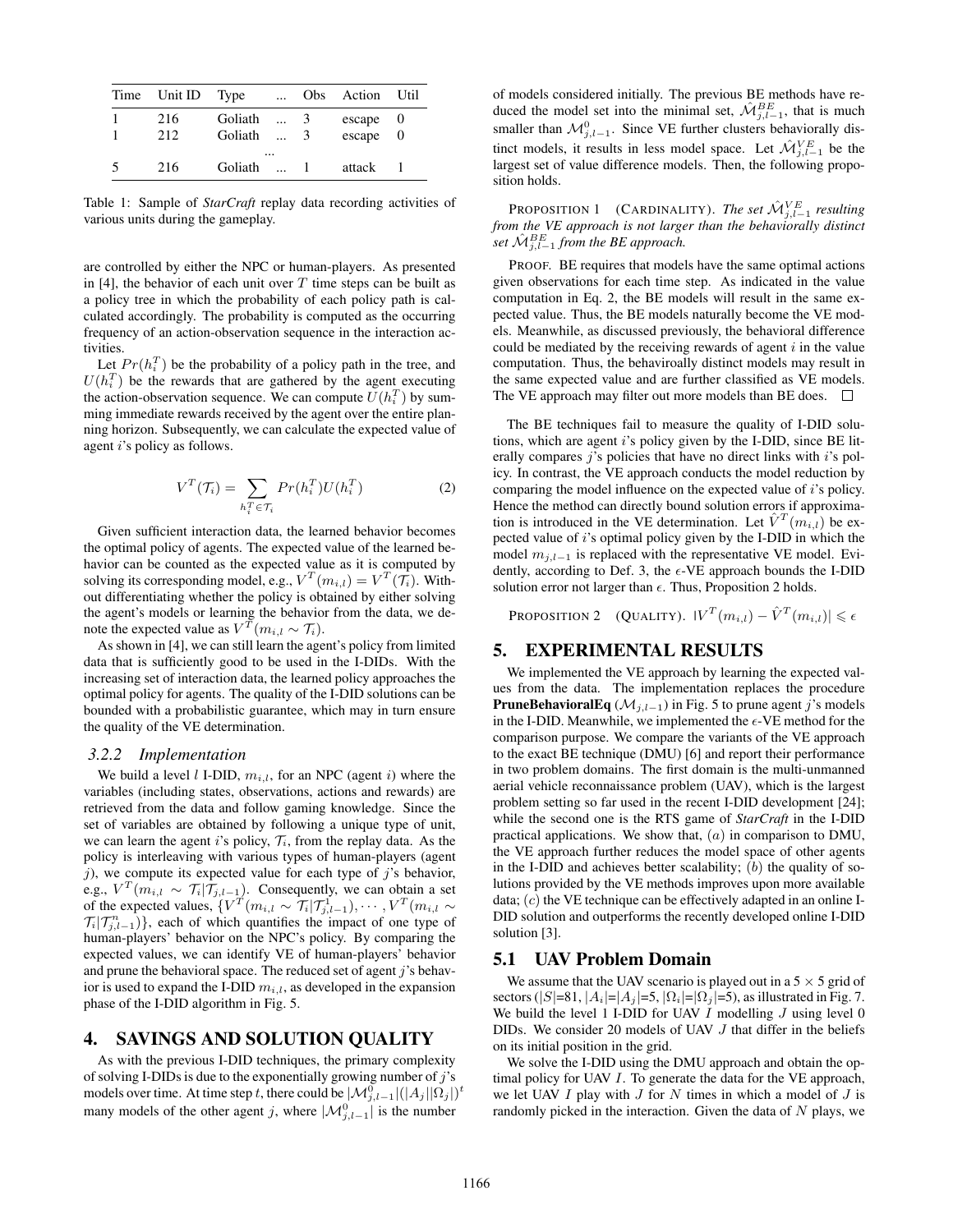

Figure 7: UAV  $I$  is tasked with intercepting  $J$  before the latter raids the allied base. Two example trajectories show the different behavior of UAV J, which results in the same interception strategy for UAV I. The numbers denote the policy steps of the two UAVs that move continuously and concurrently in the simulation.

proceed to learn  $J$ 's behavior as well as  $I$ 's policy, and use VE to prune the behavioral space. Subsequently, we build a new I-DID using the J's behavior reduced by the VE approach. Solving the I-DID results in the new I's optimal policy.

In Fig.  $8(a)-(b)$ , we show the average rewards received by UAV I over 200 runs when it plays with  $J$  by executing the policies obtained by either DMU or VE approaches. Since DMU can't solve the I-DIDs for the horizon of  $7<sup>2</sup>$ , its performance is not shown in Fig.  $8(b)$ . When more interaction data is available for learning the values, determining VE becomes more accurate and the performance approaches that of the DMU method. The  $\epsilon$ -VE methods perform as expected for the solution quality when the  $\epsilon$  values are varied in the experiments. We notice that the VE approach even outperforms DMU given more accumulated data. This is because the DMU approach considers the entire space of UAV J's distinct behavior with a uniform probability distribution while VE concentrates on a small set of J's behavior that avoids more randomness in I's prediction.

Fig.  $8(c)$  confirms our intuition that VE leads to fewer model classes compared to DMU. A larger  $\epsilon$  value allows the grouping of more VE models resulting in more compressed model space at each time step. We show two examples of selected trajectories of UAVs I and J using the two methods for a horizon of 4 in Fig. 7. Although UAV J exhibits rather different strategies on approaching the allied base, the distinction does not lead to a different policy to  $I$  intercepting  $J$  before  $J$  initiates the attack. Note that the two example trajectories represent some typical raid behavior of UAV  $J$ , which belongs to solutions of  $J$ 's different models differing in its initial beliefs.

Since VE leads to a smaller model space, it achieves a better scalability than DMU and can solve the I-DID for a larger horizon up to  $10^{-3}$ . We don't report their time efficiency in solving the I-DIDs since DMU and VE employ different schemes to obtain  $J$ 's policies. But we observe in the experiments that learning behavior from data is much more efficient than solving decision models ascribed to J. Solving the I-DIDs that are expanded with the reduced number of models for other agents is very efficient.

We take a further step to adapt VE in the online I-DID solutions, namely OPIAM (online plan, interact and adapt models), as developed in  $[3]$ . OPIAM starts with a small set of  $J$ 's models and uses BE to adapt the model space in the online interactions. In the

version of OnlineVE, we adapt the model space by choosing the models that result in larger expected values to  $I$  during the interactions. In this set of experiments, we let UAV I choose a set of 5 models (from 20 models) of J to build an initial I-DID, and adapt the I-DID online. Fig. 9 shows that the OnlineVE progresses much better than OPIAM over interactions. OnlineVE benefits from directing  $I$ 's prediction on  $J$ 's behavior to  $I$ 's rewards during immediate interactions. We are optimistic that VE may be well integrated into the development of other I-DID solutions.

#### 5.2 StarCraft Application

The real world domain we choose to model and test the VE approach is *StarCraft*. We choose *StarCraft* because it has partial observability as to the true battle state, as well as the availability of human vs human replay files from sources such as Gosu Gamers<sup>4</sup> and Team Liquid<sup>5</sup>. From these replay files states, observations, actions and rewards can be extracted such as shown in Table 1 from which we can learn policies of human players.

*StarCraft* games are incredibly complex with players having to focus on areas such as resource gathering, build orders, combat and scouting. To simplify this domain for the purposes of this paper we focus on a typical combat scenario between groups of units. Specifically for testing we use a 3 vs 3 unit scenario. Fig  $10(a)$ shows the complexity of games between two human players and the typical scenario we have broken this down into. We mine for data from replays by observing in the data where small groups of units are close together and record their states, actions, observations and rewards for these battles. A battle is considered over when either one of the groups of units are all killed or units have moved far enough away from enemy units to no longer engage in battle.

We build level 1 I-DID for player i modelling j of sectors ( $|S|=16$ ,  $|A_i|=|A_j|=3$ ,  $|\Omega_i|=|\Omega_j|=4$ ) using data from replay files. Policies of player  $j$  are learned from replay data and pruned through either DMU or VE approaches. In Fig.  $10(b)$  we show a small sample tree of typical behavior in the aforementioned scenario taken from a much larger and complex policy. The behavior shown is a typical defensive behavior where a player may be defending an area or unit by only attacking when confident there is a low number of enemy units to prevent loss, standing ground both when there is nothing close-by to attack, and when there is a larger number close-by standing ground to defend whatever the units may be defending.

Fig. 11 shows results of experiments of simulated battles between players  $i$  and  $j$  where  $i$  is controlled by the polices by solving the above I-DIDs for varying amounts of mined replay data and  $j$ executes a random policy from those learned from the mined data, average rewards are calculated over approximately 100 battles. In Fig. 11( $a$ )-( $b$ ), we compare DMU methods of reducing j's model space with reduction of  $j$ 's model space by VE and VE with varying  $\epsilon$  values (0.25 and 0.3) for planning horizons T=5 and T=7. For the larger horizon of T=7 where more data is available a greater number of  $j$ 's behavior are learned increasing the size of the I-DID model space. This causes the model to no longer be solvable by DMU methods due to memory limitations; however, we find that reduction by VE methods reduces the model space by approximately 20-30%, enough for the I-DID to be solved where DMU fails. We also find that for a larger  $\epsilon$  such as 0.3 for VE methods can introduce unpredictability into the quality of policies calculated for  $i$  due to over-reducing the known behavior of  $j$  preventing accurate predictions of their behavior. On the other hand, VE performs better and more stable when more data is supplied.

<sup>&</sup>lt;sup>2</sup>We use the approximate BE technique ( $\epsilon$ -BE [24]) to generate the data.

<sup>&</sup>lt;sup>3</sup>We use  $\epsilon$ -BE to generate a sufficiently large set of data that result in reliable policies.

<sup>4</sup>http://www.gosugamers.net/

<sup>5</sup>http://www.teamliquid.net/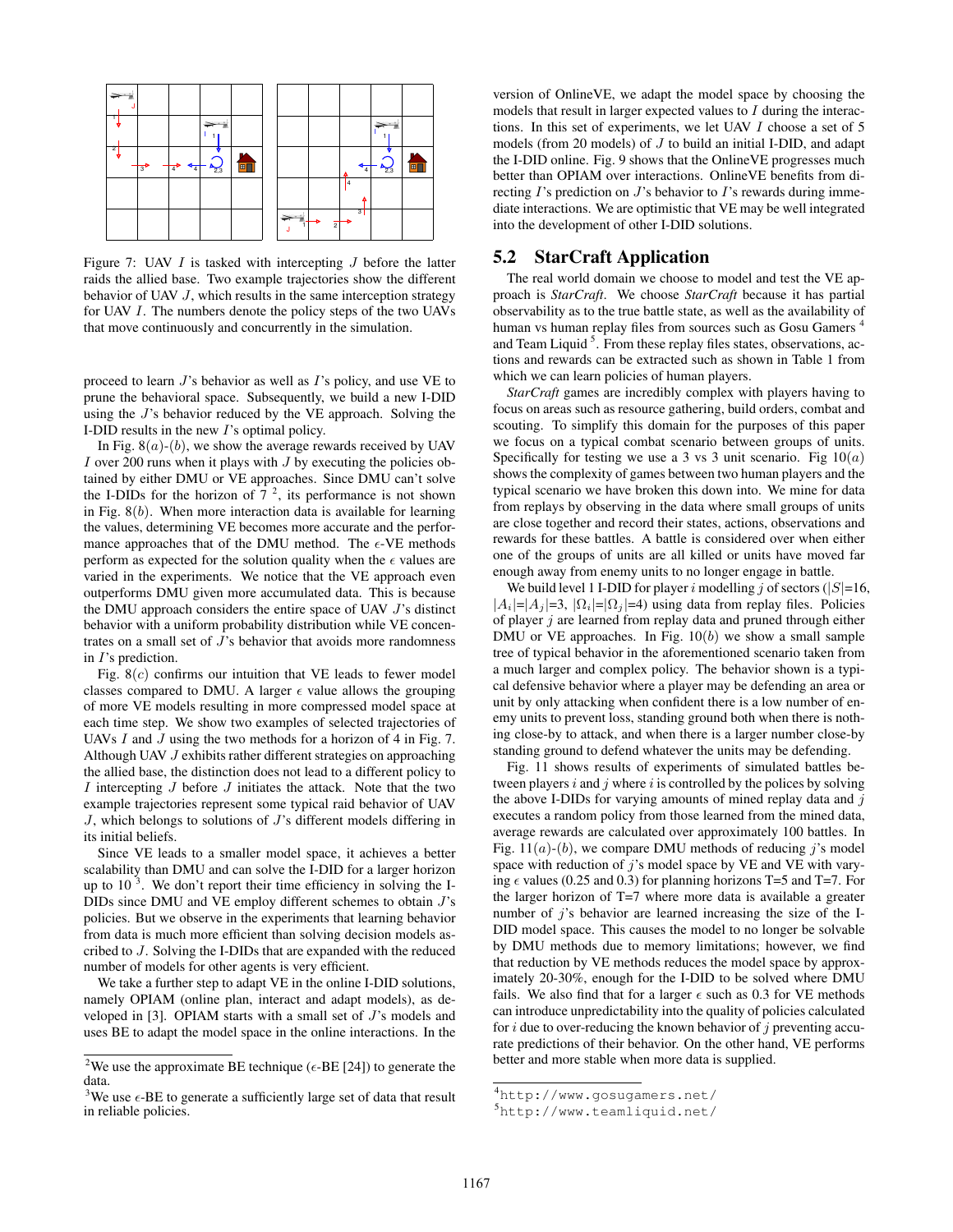

Figure 8: Performance profile for the UAV problems obtained by solving level 1 I-DID through either DMU or VE approaches.



Figure 9: Average rewards received by UAV  $I$  interacting with  $J$ online. UAV I adapts the model space every 200-300 seconds.

#### 6. RELATED WORK

I-DIDs generalize influence diagrams to multiagent settings facilitating decision making in the presence of other sophisticated decision makers of uncertain types. They are viewed as graphical counterparts of finitely-nested interactive partially observable Markov decision processes (I-POMDPs) [8].

As we mentioned before, a predominant factor in the complexity of I-DIDs is due to an exponential growth in candidate models of other agents. Exploiting BE to reduce the model space is a mainstream research on addressing I-DID solution challenges [24]. Notably, by discriminating between model updates, the DMU approach [6] generates a minimal set of models in each non-initial model node. It may pre-emptively avoid expanding models that will turn out to be BE to others in the next time step. Meanwhile, much effort has been invested into determining BE models efficiently by investigating the development of policy trees. Zeng *et al.* [25, 5, 23] sought to cluster models by comparing only a partial set of paths in the policy trees. Chen *et al.* [3] initiated the study of online I-DID solutions by developing true behavior of other agents during their interactions. Conroy *et al.* [4] focused on learning agents' behavior from available data, which provides prior knowledge on refining model space in I-DIDs. The BE based techniques have improved the usability of I-DIDs and driven potential realworld applications [12, 11, 4], which contributes into the learning techniques in computer games [2].

While graphical models remain as yet unexplored in the context of cooperative decision making models using frameworks such as decentralized POMDPs [19], factored representations of the state space are becoming prevalent [13]. The factored representations facilitate solutions to decentralized POMDPs with many agents by exploiting the interaction structure among the agents [14]. Pajarinen and Peltonen [16] utilized factored representations in a dynamic Bayesian network to project agents' beliefs forward, and applied expectation-maximization to learn stochastic finite-state controllers. Meanwhile, Witwicki and Durfee [22] used influence-



(a) *StarCraft* battles are very complex and we focus on a commonly occurring scenario where two groups of units are battling in the field.



(b) Sample section of a policy tree learned for agent  $j$  for a typical type of gaming behavior.

Figure 10: Applications of I-DIDs in *StarCraft* where behavior of players can be learned from replay data.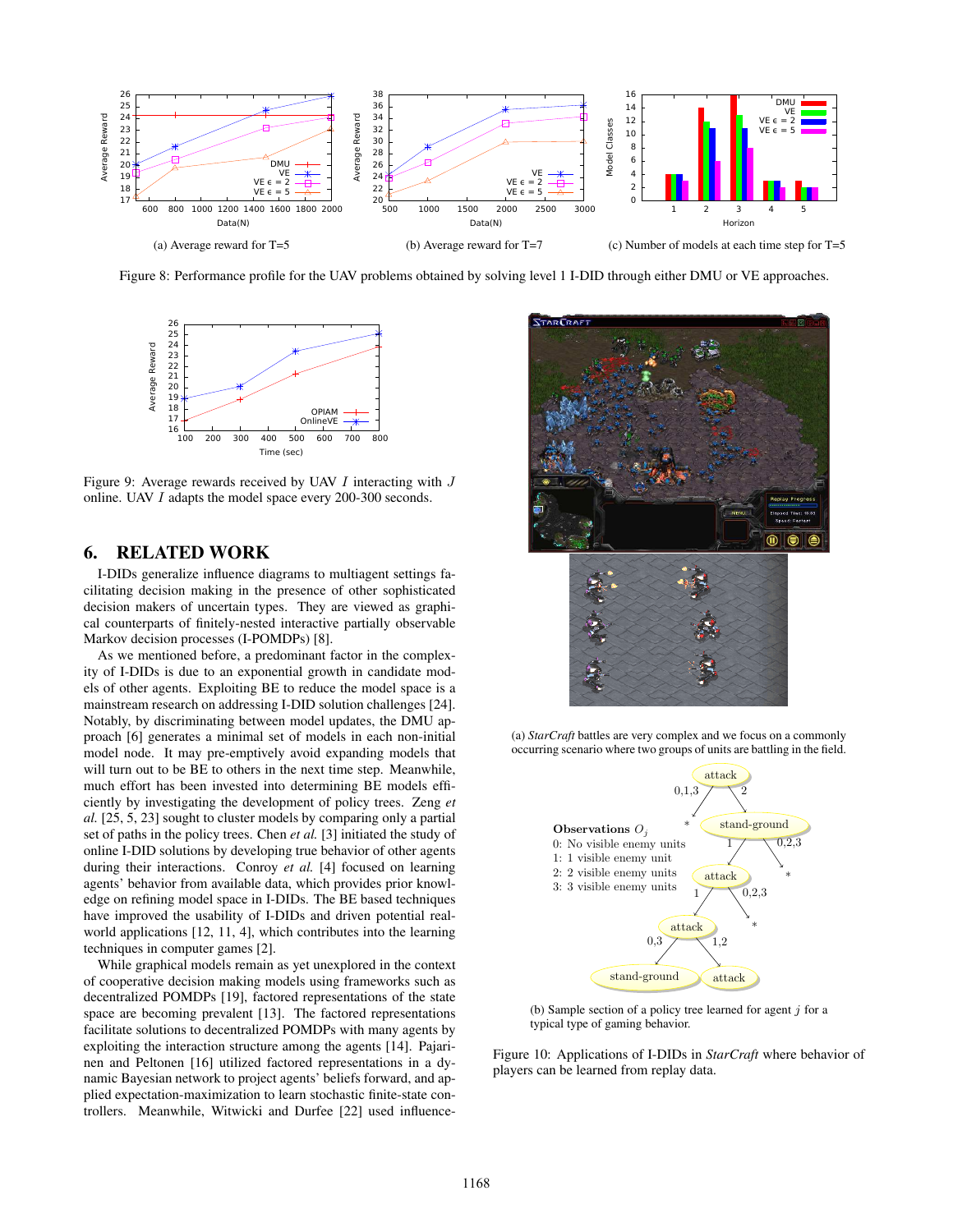

Figure 11: Performance profile of the VE approach in *StarCraft* where we learn behavior of player j from replay data.

based abstraction to decouple local agents' interactions in decentralized POMDPs, which is further generalized to quantify the complexity of multiagent planning [15].

Specifically, exploiting structure of value functions has been a useful technique for improving solutions to agents' planning [21]. This research attempts to reduce the complexity of belief updates by approximating the value functions, e.g., through a set of basis functions [9]. With the exploitation of stochastic transition and observation functions, the value function approximation results in very efficient solutions to decentralized POMDPs with many agents [17]. Recently, Amato and Oliehoek [1] used search methods to facilitate the decomposition of interacted values in multiagent planning. The VE technique shows significant improvement on solution scalability and enjoys theoretical guarantee.

#### 7. DISCUSSION AND CONCLUSION

We show how we exploit behavioral impact to further determine the model equivalence and apply it to scale up solutions of I-DIDs. Our insight is that comparing the expected value induced by other agents is likely sufficient for grouping more models than previously clustered by BE approaches. We formulate a principled VE technique to decide the model equivalence and implement it through the value learning task. We empirically examine the VE approach from multiple facets in two selected problem domains.

While we demonstrate the utility of VE in a comprehensive set of experiments, we still face the challenge of computing the expected value of the subject agent without fully expanding the I-DID. As indicated in the experiments, learning values from data can serve to compose an initial model space that will be refined in the new interactions. This could be particularly useful in the areas of game playing and user modeling where either data or domain knowledge can be accessed. Pynadath and Marsella [18] demonstrated an application of utility equivalence techniques in a social simulation setting related to class bullying. Here, both the teacher and the bully maintain a limited number of mental models of each other without suffering a loss in expected utility.

Interleaving VE determination with expanding I-DIDs is another way to solve I-DID in a more general decision making setting. We evaluate VE while expanding the I-DID with a partial set of candidate models, and prune the models in an incremental way. The issue is about selection of candidates so that the solution quality could be guaranteed in the VE approach. This is in line with our future research.

#### **REFERENCES**

[1] C. Amato and F. A. Oliehoek. Scalable planning and learning for multiagent POMDPs: Extended version. In *Proceedings of the Twenty-Ninth AAAI Conference on Artificial*

*Intelligence (AAAI)*, pages 1995–2002, 2015.

- [2] K. T. Andersen, Y. Zeng, D. D. Christensen, and D. Tran. Experiments with online reinforcement learning in real-time strategy games. *Applied Artificial Intelligence: An International Journal*, 23:855–871, 2009.
- [3] Y. Chen, P. Doshi, and Y. Zeng. Iterative online planning in multiagent settings with limited model spaces and pac guarantees. In *Proceedings of the Fourteenth Internationl Conference on Autonomous Agents and Multiagents Systems Conference (AAMAS)*, pages 1161–1169, 2015.
- [4] R. Conroy, Y. Zeng, M. Cavazza, and Y. Chen. Learning behaviors in agents systems with interactive dynamic influence diagrams. In *International Joint Conference on Artificial Intelligence (IJCAI)*, pages 39–45, 2015.
- [5] P. Doshi, M. Chandrasekaran, and Y. Zeng. Epsilon-subject equivalence of models for interactive dynamic influence diagrams. In *WIC/ACM/IEEE Conference on Web Intelligence and Intelligent Agent Technology (WI-IAT)*, 2010.
- [6] P. Doshi and Y. Zeng. Improved approximation of interactive dynamic influence diagrams using discriminative model updates. In *Eighth Internationl Conference on Autonomous Agents and Multiagents Systems Conference (AAMAS)*, pages 907–914, 2009.
- [7] P. Doshi, Y. Zeng, and Q. Chen. Graphical models for interactive pomdps: Representations and solutions. *Journal of Autonomous Agents and Multi-Agent Systems (JAAMAS)*, 18(3):376–416, 2009.
- [8] P. Gmytrasiewicz and P. Doshi. A framework for sequential planning in multiagent settings. *Journal of Artificial Intelligence Research (JAIR)*, 24:49–79, 2005.
- [9] M. Hauskrecht. Value-function approximations for partially observable markov decision processes. *Journal of Artificial Intelligence Research (JAIR)*, 13:33–94, 2000.
- [10] D. Koller and B. Milch. Multi-agent influence diagrams for representing and solving games. In *International Joint Conference on Artificial Intelligence (IJCAI)*, pages 1027–1034, 2001.
- [11] J. Luo, H. Yin, B. Li, and C. Wu. Path planning for automated guided vehicles system via interactive dynamic influence diagrams with communication. In *9th IEEE International Conference on Control and Automation (ICCA)*, pages 755 –759, 2011.
- [12] B. Ng, C. Meyers, K. Boakye, and J. Nitao. Towards applying interactive POMDPs to real-world adversary modeling. In *Innovative Applications in Artificial Intelligence (IAAI)*, pages 1814–1820, 2010.
- [13] F. Oliehoek, M. Spaan, S. Whiteson, and N. Vlassis.